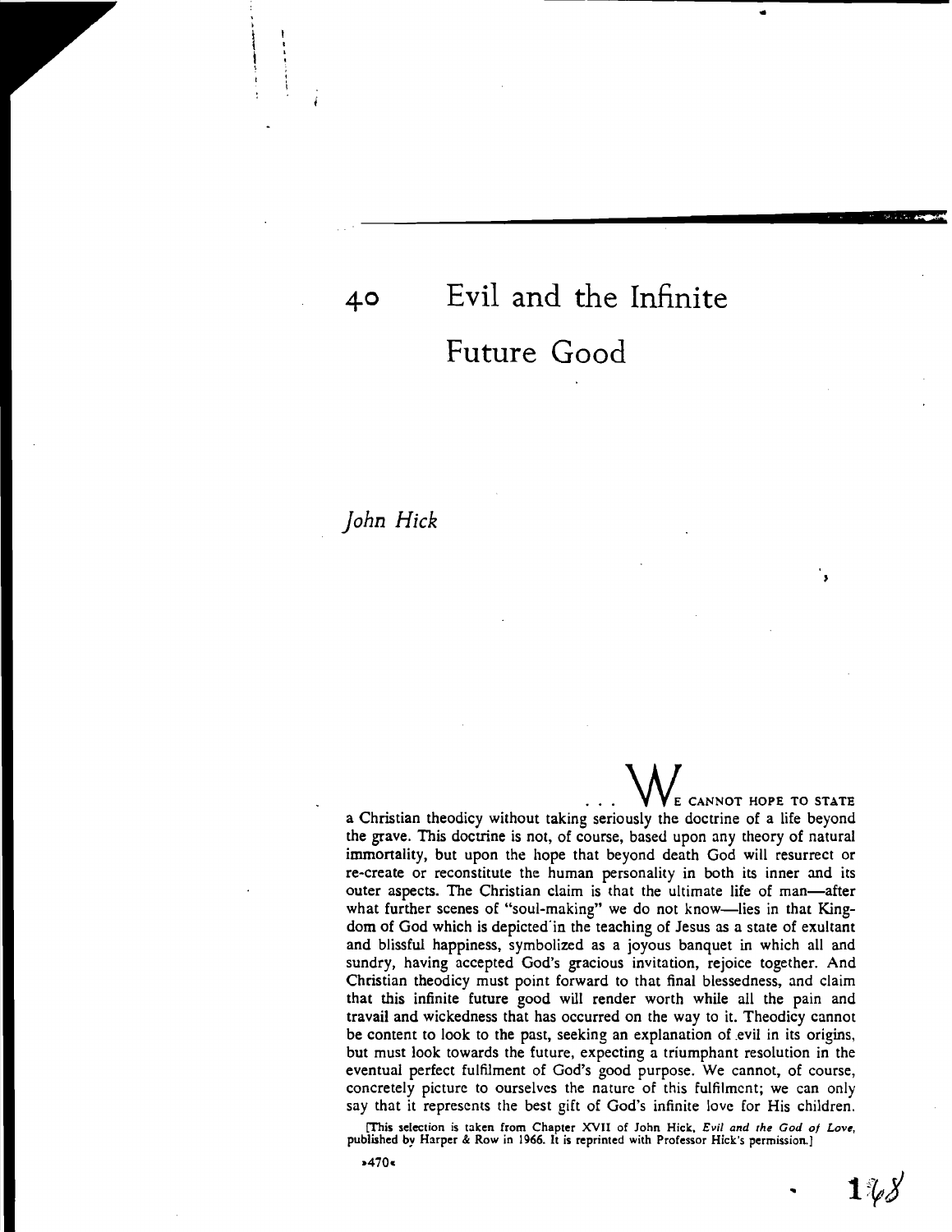## EVIL AND THE INFINITE FUTURE GOOD  $\frac{3471}{8}$

But no other acceptable possibility of Christian theodicy offers itself than that in the human creature's joyous participation in the completed creation his sufferings, struggles, and failures will be seen to be justified by their outcome.<sup>1</sup> We must thus affirm in faith that there will in the final accounting be no personal life that is unperfected and no suffering that has not eventually become a phase in the fulfilment of God's good purpose. Only so, I suggest, is it possible to believe both in the perfect goodness of God and in His unlimited capacity to perform His will. For if there are finally wasted lives and finally unredeemed sufferings, either God is not perfect in love or He is not sovereign in rule over His creation.

It is perhaps worth pointing out here the difference between this position and another to which it is in some ways similar, namely the view that the promised joys of heaven are to be related to man's earthly travails as a compensation or reward. This suggests a divine arrangement equitably proportioning compensation to injury, so that the more an individual has suffered beyond his desert the more intense or the more prolonged will be the heavenly bliss that he experiences. Thus those who have suffered' most will subsequently have cause to rejoice most; and presumably, if the just proportion is to be preserved, none will enjoy an endless or infinite bliss, since none will have suffered an unending or unlimited injury. As distinct from such a book-keeping view, what is being suggested here, so far as men's sufferings are concerned, is that these sufferings—which for some people are immense and for others relatively slight-will in the end lead to the enjoyment of a common good which will be unending and therefore unlimited, and which will be seen by its participants as justifying all that has been endured on the way to it. The "good eschaton" will not be a reward or a compensation proportioned to each individual's trials, but an infinite good that would render worth while any finite suffering endured in the course of attaining to it....

Christian theodicy claims, then, that the end to which God is leading us is a good so great as to justify all the failures and suffering and sorrow that will have been endured on the way to it. The life of the Kingdom of God will be an infinite, because eternal, good. outweighing all temporal and therefore finite evils. We cannot visualize the life of the redeemed and perfected creation, for all our imagery is necessarily drawn from our present "fallen" world. We can think only in very general terms of the opening up before us of new dimensions of reality "which eye hath not seen nor ear heard nor the heart of man conceived"; $\degree$  a new intensity and vividness of experience; of expanded capacities for fulfilment in personal relationships, artistic and other forms of creativity, knowledge, wonder, the enjoyment of beauty, and yet other goods and kinds of goods at present beyond our ken.

But, having said this, questions and difficulties at once arise. Could

1. Cf. Emil Brunner, *Man in Revolt*, trans. Olive Wyon (London: Lutterworth Press, 1939), p. 454.

2. I Corinthians ii. 9.